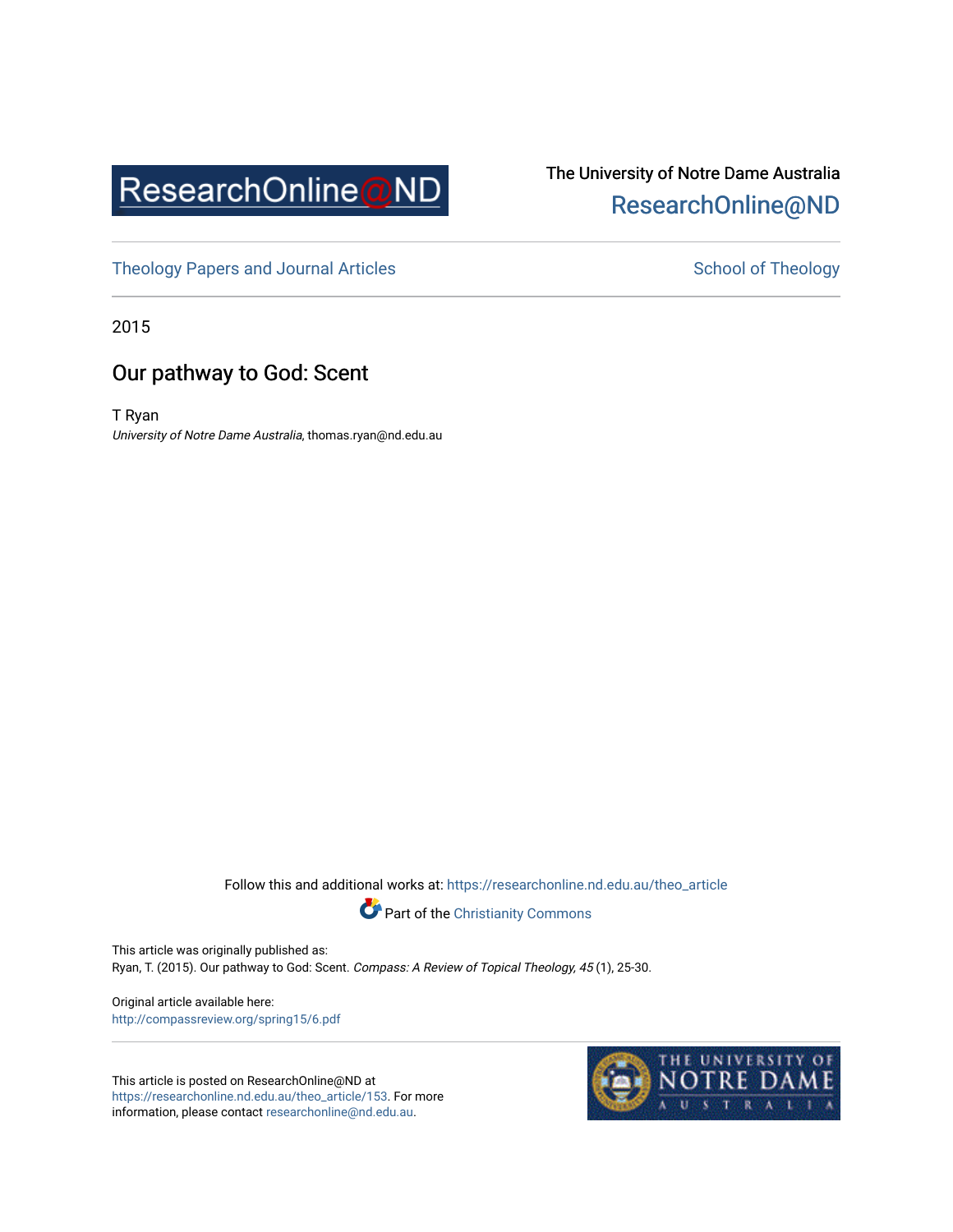# **OUR PATHWAY TO GOD: SCENT**

## **TOM RYAN SM**

T A FAMILY Christmas gathering<br>recently, one of the women opened<br>her gift. She found a bottle of Chanel<br>No. 5 Need more be said about her reaction. recently, one of the women opened her gift. She found a bottle of Chanel No. 5. Need more be said about her reaction...?

Why? This particular designer brand name has been almost cauterized into our modern consciousness—much to the dismay of its competitors. Think of the billions of dollars spent annually on perfume, *eau de cologne* and after- shave lotions. Or in the advertising industry that surrounds them...

For Marcel Proust, the taste of a small cake or *madeleine* triggers his literary journey into his childhood. But perhaps fragrances and scents are the most powerful triggers to memories. The aroma of bread in a toaster evokes for me a winter night with a family having soup with toast made on an open fire.

Or we catch the lingering scent of someone who has left a room and a forgotten world reappears. Or it may tell us who was in the room without actually seeing them...

Again, think how we appeal to the sense of smell as a benchmark for our everyday life and, even, of a basic moral code. 'That's a bit off' or 'it's on the nose.' Staying out of trouble is 'to keep one's nose clean.' We evaluate someone as being in 'good' or 'bad' odour. And, of course, a good journalist needs to 'to have a nose for a story' or a detective to have the confidence to 'follow his nose.'

It is interesting how scent, goodness and authenticity are so often connected. This will be a theme we return to as we reflect on how the sense of smell can be a pathway, not only to God, but between God and us.

#### **Scent and the Lavishness of Love**

Let's start with graphic stories about scent as

found in Luke 7: 36-50, Mark 14: 3-9 and John  $12:1-11...$  Discussing these fully and their differences is not our task here. Perhaps take time to read the passages. Let's ponder two thoughts.

First, in each scene a costly ointment is the common factor. The washing of Jesus' feet and the 'anointing' with the 'pure nard' highlights the excess of love expressed. Further, when, as in the John scene, we are told that 'the house was full of the scent of the ointment', this is an evocative way to reinforce the extravagance of the gesture of love. The excess of love is matched by Jesus' graciousness, even, a sense of 'hang the expense.'...

Second, let's focus on the final phrase in the Luke version: 'your faith has saved you, go in peace.' This phrase illuminates what 'salvation' means in Luke. It is certainly an expression of the expansive hospitality of God. This whole episode is a miniature drama. It shows us that salvation is not only a matter of being forgiven. It is about what happens to the whole person from that experience. The woman is transformed, coming to see herself and the world with different eyes, with a different heart. By contrast with Simon, she now shares in the divine impulse to love and serve with extravagance. Her tears 'bathe' Jesus' feet; she does not 'cease' kissing his feet. But, importantly for our purposes, the lavish desire driving her love is captured in the use of costly ointment and its pervasive fragrance.

### *Scent. Jesus and Wisdom*

In what way is scent used in relation to Jesus? We find in Ephesians  $5:1$ :

Try, then, to imitate God, as children of his that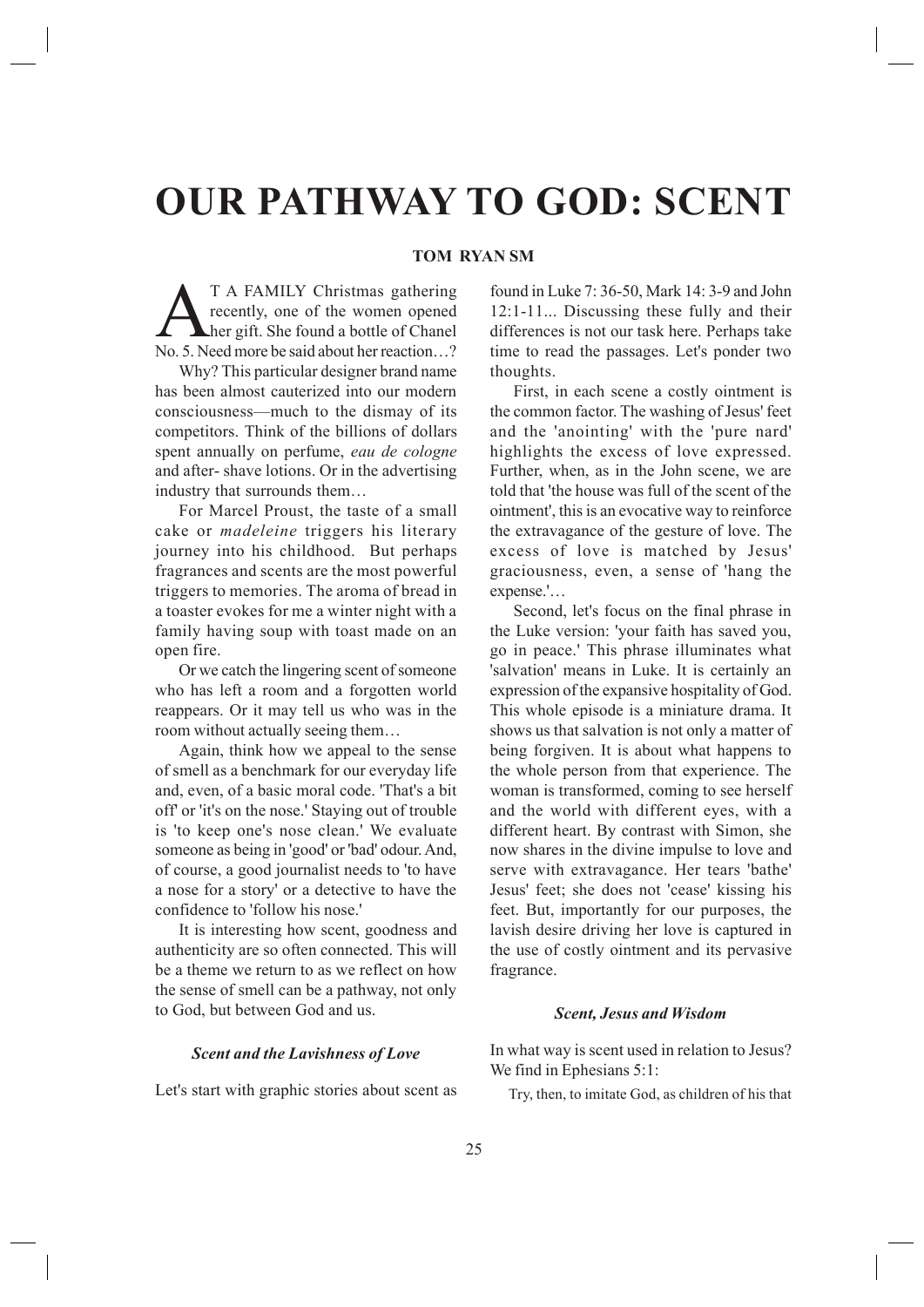#### COMPASS

he loves, and follow Christ by loving as he loved you, giving himself up in our place *as Iragrant offering and a sacrifice to God.* 

The reference (italicized phrase) to Exodus 29:18 points the way. Our lives are to be modelled on the love of the Son of God manifested in his sacrificial death, 'whose fragrance will appease Yahweh.' This is expressed both in self-surrendering in love for God and for our neighbour.

But there is also the suggestion of a link between fragrance and the power of witness, something taken further in a text from 2 Cor. 14-17.

Thanks be to God who, wherever he goes, makes us, in Christ, partners of his triumph, and through us is spreading the knowledge of himself, like a sweet smell, everywhere. We are Christ's incense to God for those who are being saved and for those who are not; for the last, the smell of death that leads to death, for the first the smell of life that leads to life...In Christ, we speak as men of sincerity, as envoys of God and in God's presence.

This passage is rich in its theology and its associations. It is built on the analogy of a victorious general making his ceremonial entry into Rome. However, rather than subservient foot soldiers under a leader, we are 'partners' with Christ in his triumph. Further, we are both collaborators with, and instruments of, Jesus in spreading of the 'knowledge' of Jesus, namely, of God revealed in him. The allusion here is to Ecclesiasticus 24:15 where personified Wisdom has 'exhaled a perfume like cinnamon and acacia (and) breathed out a scent like choice myrrh.' Together with Christ, the Wisdom of God, as faithful disciples, we are called to be transformed from within by divine wisdom. This enables and impels us to be carriers of divine wisdom (its incense, aroma) both in preaching and our way of life. The scent of God, here, is mark of authentic existence, a pointer to what is true and good. This raises another consideration.



*Tom Ryan, a Marist priest, is an Honorary*  $F$ *ellow of the Australian Catholic University and*  $an$  *Adjunct Associate Professor of the 8niYersit\ oI 1otre* Dame Australia.

#### **Scent and the Spiritual Senses**

In an earlier article, we mentioned how, in the Christian tradition, the language of sense-perception is used to describe the divine-human encounter. In other words while it is not the physical mode of perception of the five senses (since God is not material), it is still an experiential reality somehow involving the whole person. It is appropriate, then, to speak either metaphorically or by analogy, of seeing hearing/touching/tasting/smelling God. Authors suggest these are the forms of a more generic 'sense' expressed in Proverbs 2:5. By searching diligently for wisdom, clear perception and discernment for the 'heart' (the seat of intellectual and moral life), one will 'discover the knowledge of God' or wisdom.

 It is instructive, for our purposes, to note a distinction found in some 13th century authors (Alexander of Hales, Thomas Gallus and St Bonaventure). They aligned spiritual sight and hearing with the intellect (*intellectus*) whose object is what is true. Whereas they associated touch, taste and small with affectivity (*affectus*) whose object is what is good.<sup>1</sup> Further, the best image or analogy for the higher forms of theological contemplation are the senses of touch, taste and smell because they have more immediate proximity to their object compared to sight and hearing.

Bonaventure sees spiritual sensation as following the presence of grace. It brings

 $*$   $*$   $*$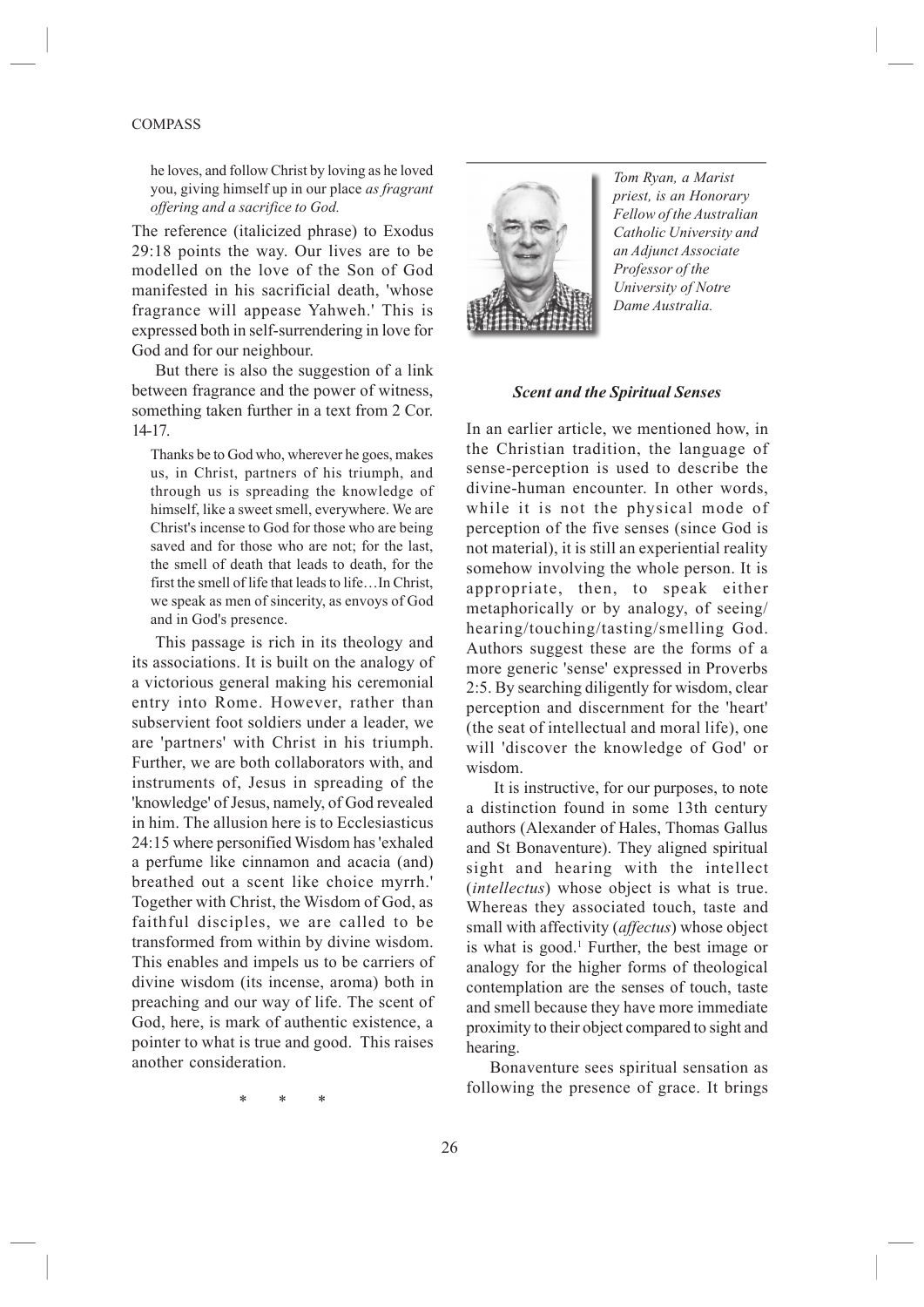the apprehension of a spiritual object, namely, the uncreated, incarnate and inspired Word and the associated delight in the Word. The soul recovers the spiritual senses through the theological virtues whose object is the Uncreated Word: hearing and sight through faith; taste and touch through the delight in embracing with the Word with love; and, leading from faith into love: 'when the soul longs with hope to receive the inspired Word, she recovers, because of her desire and affection, the spiritual sense of smell.'2

It comes as no surprise, then, that the spiritual sense of smell, in patristic and later sources, was associated with spiritual discernment and discrimination. Smell and scent, so understood, are aligned with the Scriptural passages just discussed together with common usages noted earlier in this article in relation to moral sensitivity. Smell is the sense that is the paradigm for those of maturity with 'minds trained by practice to distinguish between good and bad' (Hebrews  $5:14$ ). Through the practice of virtue, a moral benchmark has been interiorized that brings a 'nose' for what is right and wrong in judgments and decisions. It is a share in the wisdom of Christ, as noted earlier. The faithful are said to inhale the 'sweet aroma of Christ', in another rendition of  $2$  Cor. 2:15.

In pondering these scriptural scenes of texts about smell and scent, we have seen their association with the lavishness of love and sacrifice—in divine and human form—and of wisdom's pervasive aroma from sharing in the life of Christ and in living authentically. But there is another dimension to scent, suggested by a Gospel scene in Matthew, namely, the visit of the Magi. They came to venerate the child as Son of God ('they did him homage'). Their gifts, in later tradition, take on a theological significance: gold for Christ's kingship; incense for his divinity and myrrh for his redemptive suffering.<sup>3</sup> The association, then, between scent and adoration offers further possibilities for our reflections.

#### *Incense, Adoration and Wonder*

In a religious context, incense filtering into the atmosphere, evokes an aura of silence and prayer. We see wisps of incense at a funeral the gesture acknowledging a sacred gathering place (Church or chapel) or the deceased as a temple of the Holy Spirit. We speak of the 'odour of sanctity' to capture a certain 'otherworldliness' revealed in a person who is close to God.

In terms of prayer, it is interesting that if we look at the Psalms, it is difficult to find one whose dominant theme is Adoration. Consistently we find attitudes of Praise, Petition, Sorrow and Thanksgiving. We do find a sense of wonder and awe in response to the glories of creation (Ps. 8 and 104).

Throughout the Bible incense is used as a symbol of prayer rising to God. For instance 'Let my prayer rise before you like incense and my hands like an evening offering.' (Ps. 141: 2). The attitude naturally evoked by incense is *Adoration*. There is silence that brings reverence, an urge to bow, to be prostrate before the mystery of God. We are in the presence of what is so far beyond us.

We find ourselves with the Psalmist in the *<i>Office of Readings.* 

*Come in; let us bow and bend low;* Let us kneel before the God who made us For he is our God and we *The people who belong to his pasture, the flock that is led by his hand.* 

#### *Wonder and Creation*

In our lifetime, in reaction to the God who is distant and demanding, there has been a needed and healthy emphasis on the God close and loving.

But it can be at a cost. It is easy to 'domesticate' God. We can overlook that aspect of the divine mystery in which God is totally beyond us. At times, we need to be aware of the God who prompts awe, wonder and adoration.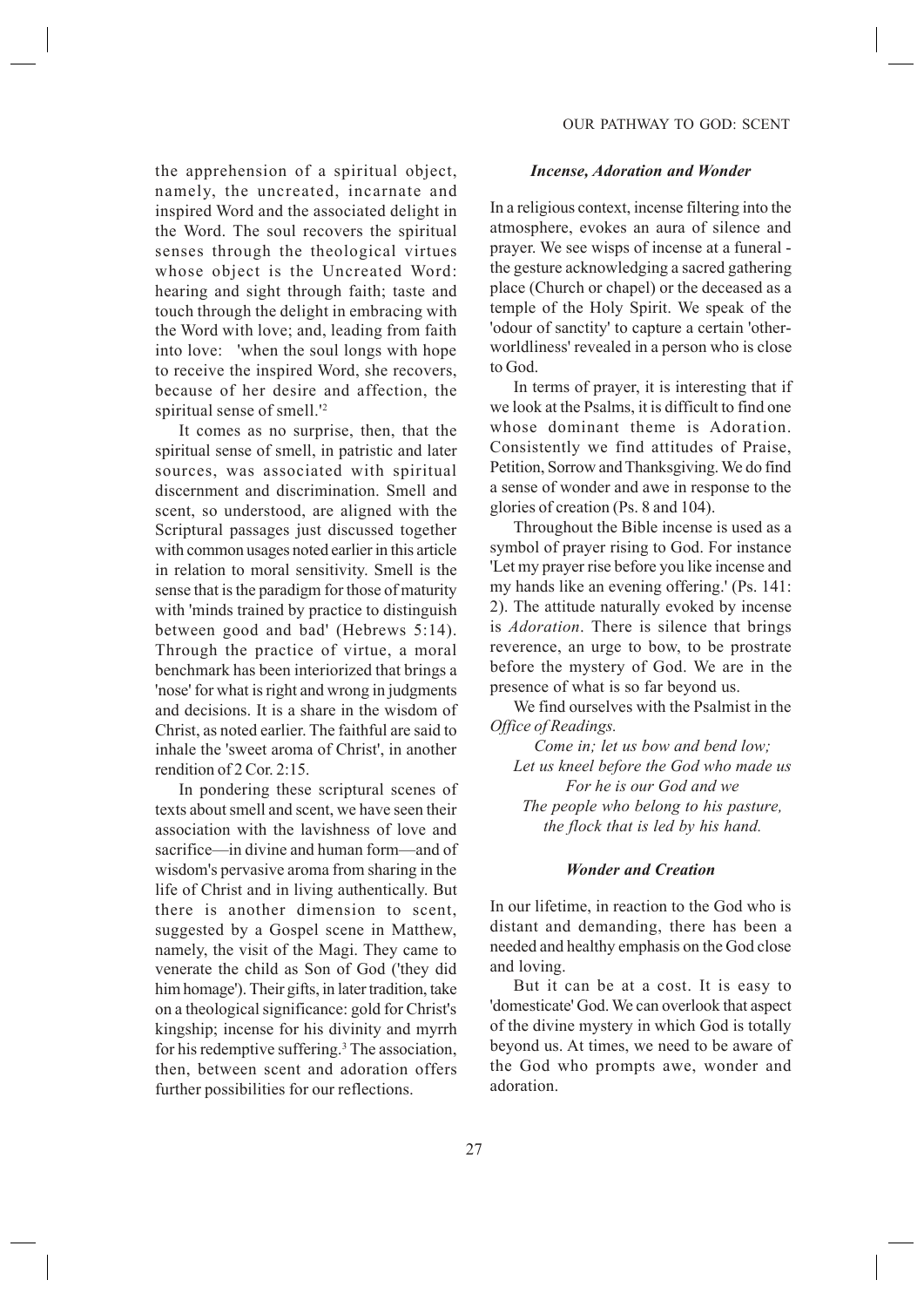#### COMPASS

We know that divine love (given for us and to us) is celebrated in the Eucharist. But that mystery has another side. It is of the all holy God present in our midst in the Blessed Sacrament in Church or chapel. Love leading to silent adoration in Jesus' presence is a precious Christian practice that we should not lose.

We mentioned earlier Psalms celebrating God in creation. St. Thomas Aquinas said God is revealed to us through a work of two volumes—Creation and the Scriptures. For Aquinas, theology starts with the sense of wonder—in the experience of beauty in people or nature, in moments of amazement at mysteries so great that we are totally lost for words. But it also leads us to ask questions, to want to learn and understand.

The rediscovery of nature for many people today may not just be a reaction to their blockages with institutional religion. Think of couples who request a garden or a beach wedding. Perhaps we need reminding that the primary religious experience for most of humanity is a response to the wonder of creation.

The Anglican writer Evelyn Underhill suggests that adoration 'is the first and greatest of life's responses to the spiritual environment.' She cites a story by Osbert Sitwell about a traveller in equatorial forests.

He is awakened in the night by strange sounds. He looks out and sees a great ape, 'one of those tragic creatures just verging on the human', in its fenced enclosure. He sees it 'bowing in solemn adoration before the splendour of the rising moon.' The traveller, filled with awe at the spectacle, says 'I had seen the birth or religion.'

Underhill sees this primitive, instinctive act of worship as creation, through this creature, in profound abasement before the mystery beyond itself. It is nature 'finding in that first vague moment of consciousness something beyond itself which it must adore; the first and simplest of the self-disclosures of God.'

What does all this have to do for us today?

It is a call to revive our sense of wonder. Advances in cosmology, physics and biology have generated questions for scientists and theologians—questions concerning creation, how it grows and continues through evolution and the origins of the universe—by design or by chance? In terms of our Australian environment, Eugene Stockton points out that there are a number of signs that are leading us to 'the prospect of reaching out to God through our own environment, of seeking the face of God in our own land.' It is a call to learn from the aboriginal mysticism and from *dadirri* described by Miriam-Rose Ungunmerr as 'the inner deep listening and quiet still awareness...and waiting.<sup>'5</sup>

Stockton observes that advances in science, a greater sense of the environment and learning from indigenous spiritualities are opening up

incredible wonders of creation and of the One behind it all. A fitting response to that wonder is our echo of wonder. Wonder, I find, is the single English word closest in spirit to Aboriginal dadirri...wonder recaptures that sense, long suppressed and long forgotten, of the wild-eyed child who once explored his or her new world.

Again, nature is both a pointer to God beyond us but also mediates God as close and reassuring. There is, then, a healing side to nature. In *A Sense of Wonder*, Rachel Carson points out that

Those who contemplate the beauty of the earth find reserves of strength that will endure as long as life lasts...there is something infinitely healing in the repeated refrains of nature—the assurance that dawn comes after night, and spring after the winter.

For some, however, nature may be healing and also sustain a sense of wonder. It may open up to the mystery of life and of the universe. But it may not be expressed in terms of belief in God.

Some may be turned off by caricatures of God. Often, those who deny there is a God are denying distorted images of God or the God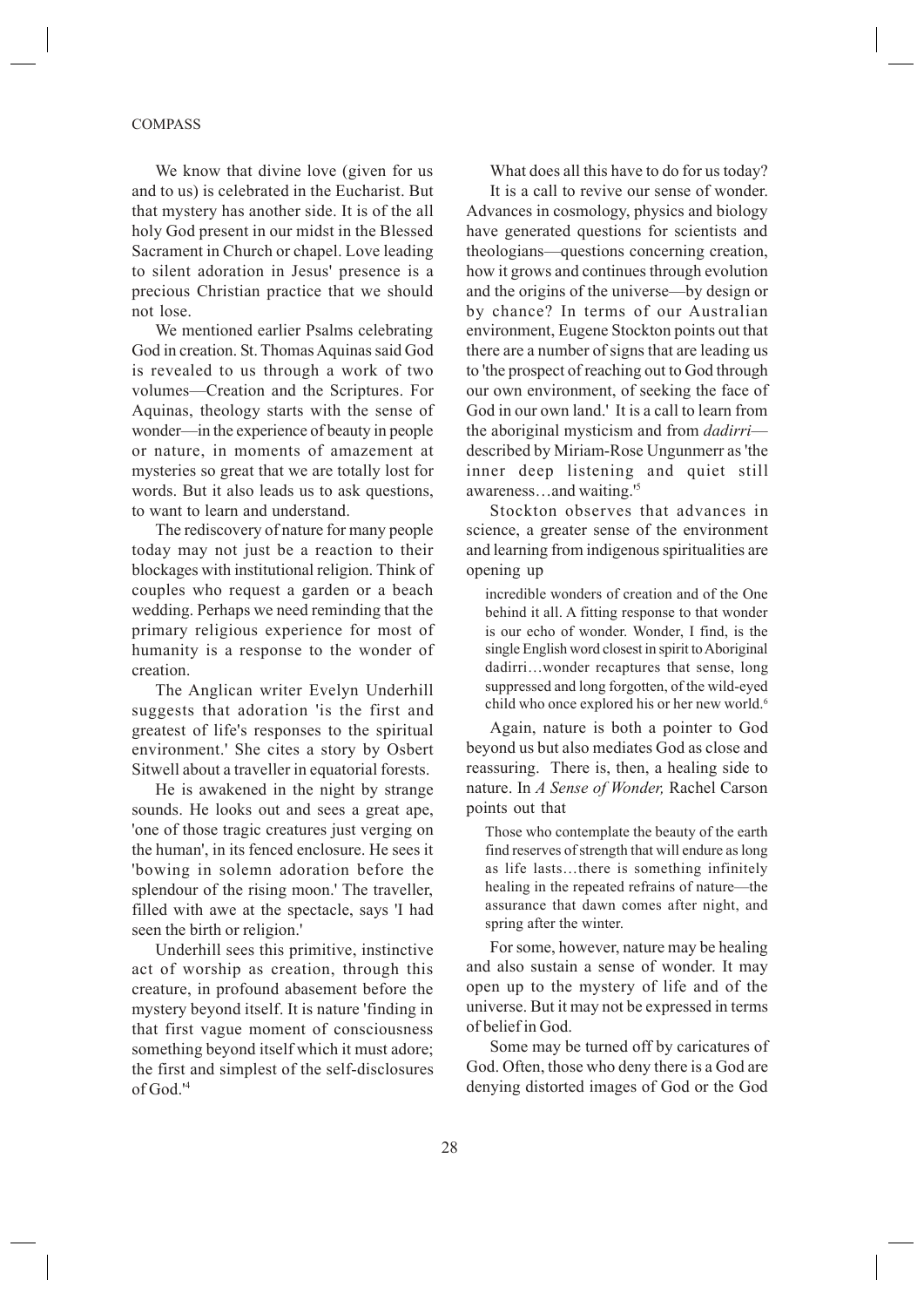presented by other people. Others may find that they cannot reconcile evil and suffering, especially of the innocent, with the idea of a good and loving God.

We need to recall the wisdom of Karl Rahner SJ. A person's expression of an 'anguished atheism' may, in reality, be a 'sharing in the desolation of the Cross.' Or when a writer implicitly or explicitly denies Christianity, such writing may, in fact, be the 'false or inadequate explanation and interpretation of a quest for the fullness of life, which is nevertheless, under God's blessing.'7

These considerations point to some of the anomalies arising in people's lives, and here, in those of non-believers. David Hay has remarked that, in our secularized era, recognition of the Spirit and its fruits can take puzzling forms. The dissonances between head and heart, image and reality, illusion and truth can be resolved in ways that are harmonically paradoxical. For instance, Hay cites someone saying

I know that since I concluded some years ago that my mind could not accept a personal God I seem to have become more aware of this allpervading power which to me is strength, comfort, joy, goodness. $8$ 

Whether this is rejection of a distorted image of a personal God or not, it is clearly an instance of Rahner's comment above. The person's openness to the 'fullness of life' is an openness to transcendent mystery, to divine grace and its effects. Or, as Bernard Lonergan once observed, they 'may love God in their hearts while not knowing him with their heads.'

Let us consider a final thought on wonder, worship and hope.

#### *Where are your Heart and your Hope?*

First, Jesus links worship with the values that drive our life. See Luke 4:8 and Deuteronomy 6:4. 'You must worship...serve [God] alone.' In Matt. 6: 24-34 Jesus takes this further. 'Worship' here is being obsessed with 'idols', *e.g.*, money

and possessions. Worship now is related to what is at the centre of my life ('where is your heart?').

 Second, one of life's struggles as we get older is between hope and despair. It can involve a sort of sadness, even cynicism— 'what's the point?' It is a shrinking of mind and heart about God's goodness and love. It is accompanied by a curving in on oneself.

In the spiritual tradition this is known as *acedia* or sloth. It is not really about physical or emotional laziness, becoming an 'all-round couch-potato.' That may be a symptom. Another is a constant restlessness whereby we are 'distracted from distraction by distraction' (TS Eliot).

But in its deeper and subtle roots, sloth is lethal (as a deadly 'sin' or more accurately 'vice') because it is an ingrained disposition to give up on *hope*. Aquinas considered such movements against hope as more dangerous than those against faith and love. They erode the instinct to be nourished by *life itself*. For Aquinas, sloth means 'I can't be bothered' to let myself be touched by awe and wonder.<sup>10</sup> From a modern perspective, Dag Hammarskjold reminds us

God does not die on the day we cease to believe in a personal deity, but we die on the day when our lives cease to be illumined by the steady radiance, renewed daily, of the wonder, the source of which is beyond all reason (Markings)

#### *Conclusion*

Some years ago, Australian journalist Barry Oakley wrote that the French dramatist Jean Cocteau once asked Sergei Diaghilev (Russian composer and art critic) what he could do for him in the theatre.

Diaghilev's reply was 'astonish me.'

If life, people, nature and art continue to 'astonish' me, I have little to worry about *acedia* and sloth. I am open to life, to mystery, to God and to prayer.

Finally, the example of a virtuous life and its association with the scent is captured in